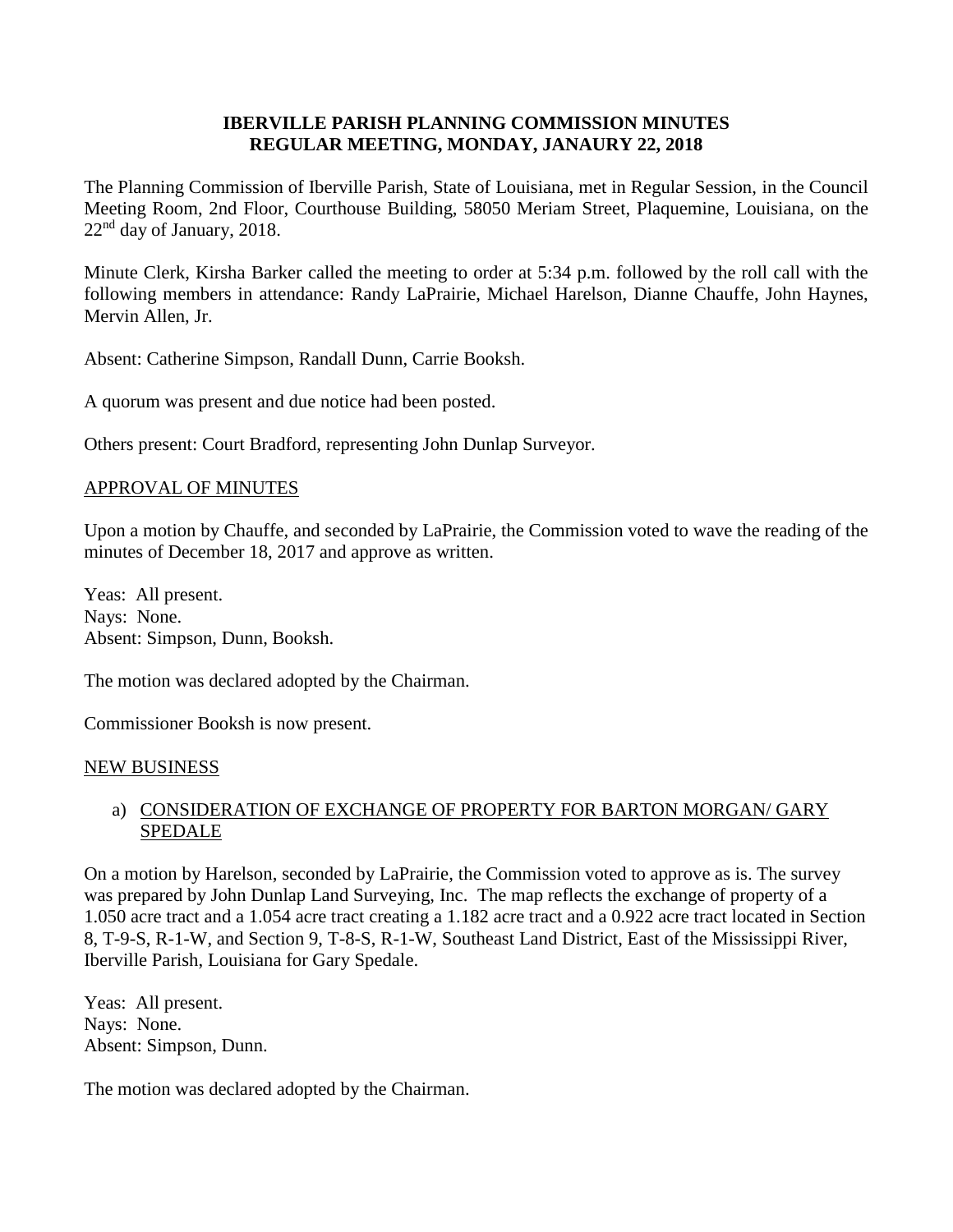# b) CONSIDERATION OF RE-SUBDIVISION FOR GARY SPEDALE

On a motion by LaPairie, seconded by Chauffe, the Commission voted to approve as is. The survey was prepared by John Dunlap Land Surveying, Inc. The map reflects the subdivision of a 1.182 acre tract into a 0.815 acre tract and a 0.367 acre tract located in Section 8, T-9-S, R-1-W, and Section 9, T-8-S, R-1-W, Southeast Land District, East of the Mississippi River, Iberville Parish, Louisiana for Gary Spedale

Yeas: All present. Nays: None. Absent: Simpson, Dunn.

The motion was declared adopted by the Chairman.

# OLD BUSINESS

# a) CONSIDERATION OF RE-SUBDIVISION FOR MARILYN HENRY

On a motion by Harelson, seconded by Allen, the Commission voted to approve as is. The survey was prepared by John Dunlap Land Surveying, Inc. The map reflects the subdivision of lots 9, 10-2, and the 100' Road Servitude into Lots MH-1 and ST-1 located in Section 1, T-9-S, R-13-E, Southeastern Land District, Iberville Parish, Louisiana for Marilyn Henry.

Yeas: All present. Nays: None. Absent: Simpson, Dunn.

The motion was declared adopted by the Chairman.

Commissioner Simpson is now present.

### ADDENDUM

None.

### **DISCUSSIONS**

None.

#### ADJOURNMENT

There being no further business, it was moved by Chauffe, and seconded by LaPrairie, to adjourn at 5:46 p.m.

Yeas: All present.